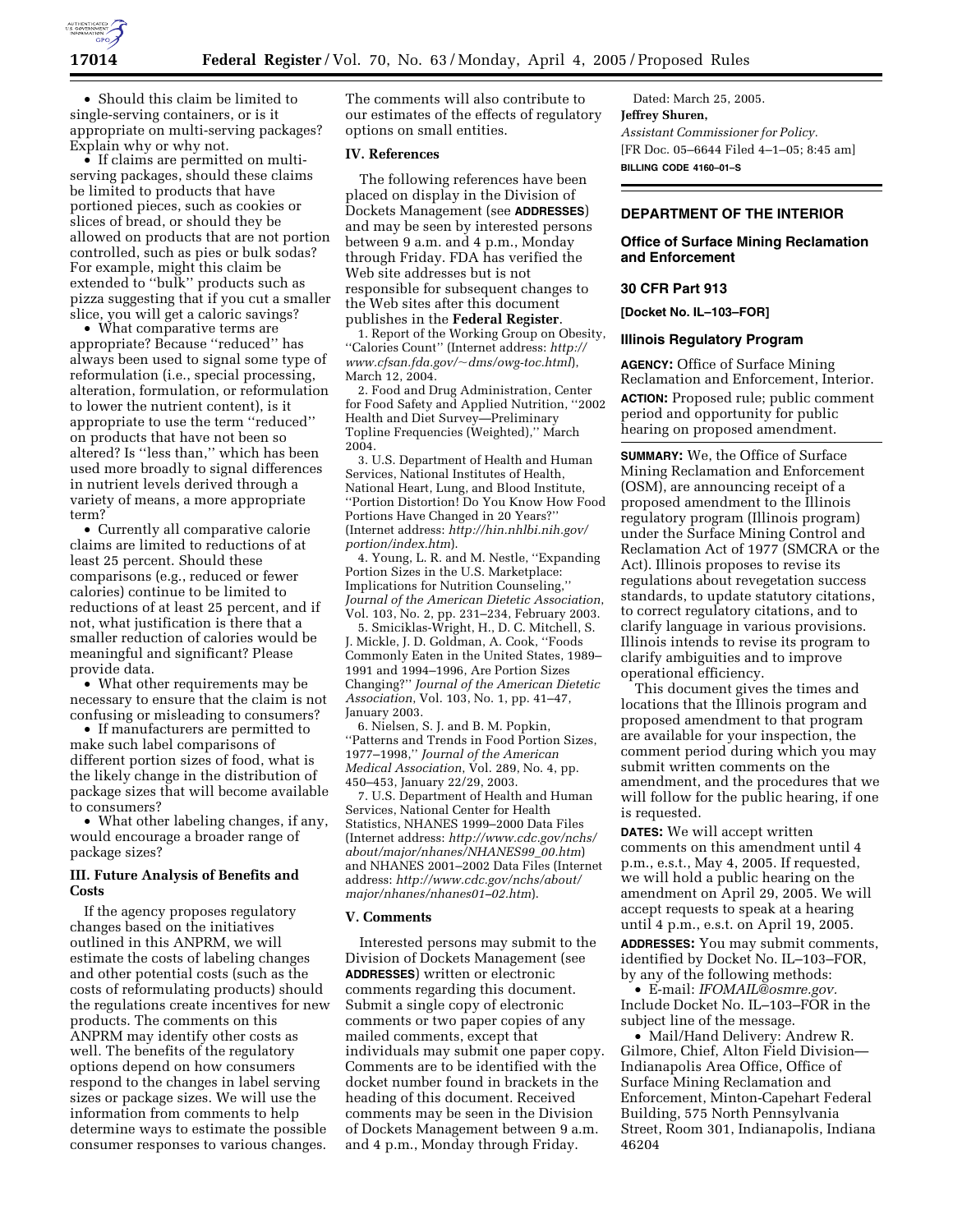• Fax: (317) 226–6182

• Federal eRulemaking Portal: *http:// www.regulations.gov.* Follow the instructions for submitting comments.

*Instructions:* All submissions received must include the agency name and docket number for this rulemaking. For detailed instructions on submitting comments and additional information on the rulemaking process, see the ''Public Comment Procedures'' heading of the **SUPPLEMENTARY INFORMATION** section of this document.

*Docket:* For access to the docket to review copies of the Illinois program, this amendment, a listing of any scheduled public hearings, and all written comments received in response to this document, you must go to the address listed below during normal business hours, Monday through Friday, excluding holidays. You may receive one free copy of the amendment by contacting OSM's Indianapolis Area Office.

Andrew R. Gilmore, Chief, Alton Field Division—Indianapolis Area Office, Office of Surface Mining Reclamation and Enforcement, Minton-Capehart Federal Building, 575 North Pennsylvania Street, Room 301, Indianapolis, Indiana 46204, Telephone: (317) 226–6700, E-mail: *IFOMAIL@osmre.gov.*

In addition, you may review a copy of the amendment during regular business hours at the following location: Illinois Department of Natural Resources, Office of Mines and Minerals, Land Reclamation Division, One Natural Resources Way, Springfield, Illinois 62701, Telephone: (217) 782–4970.

**FOR FURTHER INFORMATION CONTACT:** Andrew R. Gilmore, Chief, Alton Field Division—Indianapolis Area Office. Telephone: (317) 226–6700. E-mail: *IFOMAIL@osmre.gov.*

#### **SUPPLEMENTARY INFORMATION:**

I. Background on the Illinois Program II. Description of the Proposed Amendment III. Public Comment Procedures

IV. Procedural Determinations

#### **I. Background on the Illinois Program**

Section 503(a) of the Act permits a State to assume primacy for the regulation of surface coal mining and reclamation operations on non-Federal and non-Indian lands within its borders by demonstrating that its program includes, among other things, ''a State law which provides for the regulation of surface coal mining and reclamation operations in accordance with the requirements of this Act \* \* \*; and rules and regulations consistent with regulations issued by the Secretary pursuant to this Act.'' See 30 U.S.C.

 $1253(a)(1)$  and  $(7)$ . On the basis of these criteria, the Secretary of the Interior conditionally approved the Illinois program on June 1, 1982. You can find background information on the Illinois program, including the Secretary's findings, the disposition of comments, and the conditions of approval of the Illinois program in the June 1, 1982, **Federal Register** (47 FR 23858). You can also find later actions concerning the Illinois program and program amendments at 30 CFR 913.10, 913.15, 913.16, and 913.17.

### **II. Description of the Proposed Amendment**

By letter dated February 1, 2005 (Administrative Record No. IL–5088), Illinois sent us an amendment to its program under SMCRA (30 U.S.C. 1201 *et seq.*). Illinois sent the amendment at its own initiative. Illinois is proposing to amend its regulations at 62 Illinois Administrative Code (IAC) Parts 1816, 1817, and 1823. Below is a summary of the changes proposed by Illinois. The full text of the program amendment is available for you to read at the locations listed above under **ADDRESSES**.

# *A. 62 IAC 1816.116 Revegetation Success Standards*

Illinois proposes to amend its regulations at 62 IAC 1816.116 to (1) incorporate a new productivity alternative to the Agricultural Lands Productivity Formula (ALPF), for determining success of revegetation of cropland, pasture land, hayland, and/or grazing land; (2) to update references to and requirements in existing regulations concerning the new productivity alternative; (3) to update requirements pertaining to adjustment for abnormal, catastrophic, growing conditions when the ALPF or the new productivity alternative is used for determining success of revegetation, (4) to remove references to oats as a crop that may be used to prove productivity success; (5) to update information in the soil master file, county average yield file, the agricultural lands productivity formula sampling methods, and Exhibit A in the ALPF, and (6) to delete Tables A through D from the ALPF.

1. *62 IAC 1816.116(a)(3)(C) and (E).* At subsections (a)(3)(C) and (E), Illinois proposes to add a reference to new subsection (a)(6) and to add the following requirement at the end of each of the subsections:

Once chosen by the permittee, the productivity alternative in subsection (a)(6) may not be modified without approval from the Department.

2. *62 IAC 1816.116(a)(4).* At subsection (a)(4), Illinois proposes to reference the new productivity alternative in subsection (a)(6); to update requirements pertaining to adjustment for abnormal, catastrophic, growing conditions when the ALPF or the new productivity alternative is used for determining success of revegetation; and to remove a reference to oat crops from several provisions.

a. In the introductory paragraph of subsection (a)(4), Illinois proposes to add a reference to the new productivity alternative at subsection (a)(6).

b. Illinois proposes to change the requirements of subsection (a)(4)(C) concerning adjustments for abnormal growing conditions to read as follows:

(C) Adjustments for abnormal growing conditions shall be accepted by the Department if such adjustments are certified by a qualified professional (American Society of Agronomy certified) or National Association of State Departments of Agriculture crop enumerators used under this Section, whose ability to perform such adjustments has been previously approved by the Department.

c. At subsection (a)(4)(D), Illinois proposes to remove a reference to ''oats'' as a type of crop commonly grown on surrounding unmined cropland and as a crop that may be used for one year to demonstrate productivity on prime farmland and other cropland areas. Illinois also proposes to add the following requirement concerning deep tillage of prime farmland and other cropland areas:

If deep tillage has been completed to a minimum depth of 36 inches prior to bond release, the applicant may use more than one successful year of hay or wheat as a crop to be used for the productivity demonstration. The requirement for one successful year of corn remains unchanged under this provision.

3. *62 IAC 1816.116(a)(6).* Illinois proposes a new productivity alternative at new subsection (a)(6). It reads as follows:

(6) In order to use the alternative to the Agricultural Lands Productivity Formula, Appendix A, to determine success of revegetation, the following shall apply: use of this alternative is contingent that the permittee can demonstrate for the entire field that the soil strength of the entire soil profile will average  $\leq$  200 psi or has been deep tilled to a minimum depth of 36 inches prior to bond release, and soil fertility will average Optimum Management for pH, P and K values as defined under the current Illinois Agronomy Handbook, and intensive land leveling is implemented, as needed, for the entire field. Areas to be tested are allowed under the provisions of subsections (a)(4)(B) or (C).

(A) The following substitution of Column F—Appendix A—County Average Yield File shall read: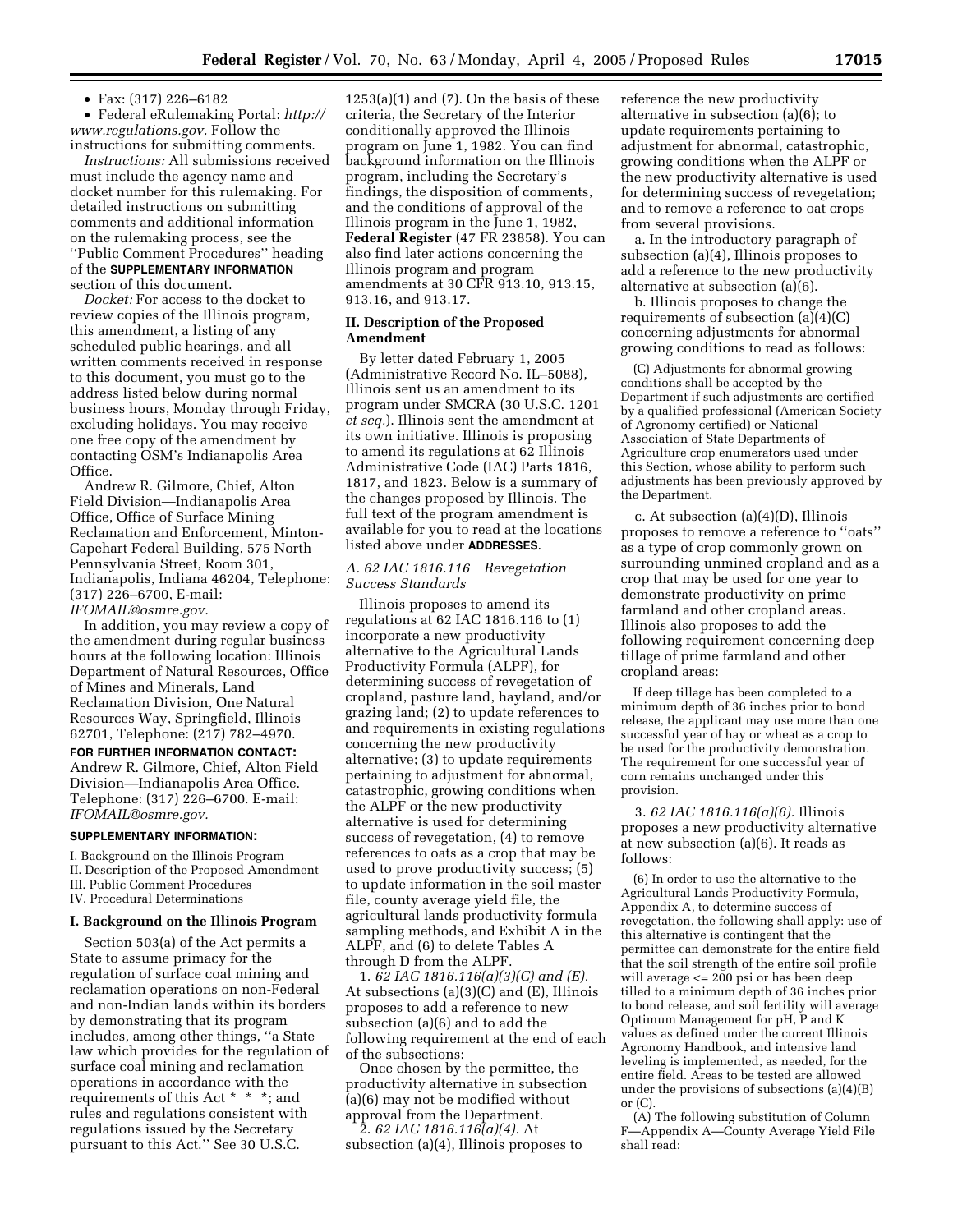Column F is a derived optimum management production (Figure) obtained by multiplying the figures in Column D times the figures in Column E. This production figure will normally exceed actual production because the optimum level management yield is used. The purpose of using the optimum management production is to derive a weighted average optimum management yield which is the total optimum management production (Column F) divided by the total grain acres in the county (Column D). The weighted optimum management yield figure will be used to derive a ''factor'' as described below:

Factor = Average of Official County Crop Yield for the Five Previous Years ) Average of Weighted Optimum Management Yield for the Five Years

(B) When the above ''factor'' and hand sampling is used, the harvest loss will be calculated by averaging the harvest loss of the five previous years for the crop being tested.

4. *62 IAC 1816. Appendix A—ALPF.* Illinois proposes to update information in the soil master file, county cropped acreage file, county average yield file, the agricultural lands productivity formula sampling methods, and Exhibit A in the ALPF and to delete Tables A through D from the ALPF.

a. *Citation Corrections.* In the soil master file and the county cropped acreage file, Illinois is changing a citation reference to the Illinois Department of Agriculture from ''20 [Illinois Compiled Statutes] ILCS 205/ 40.38'' to ''20 ILCS 205–115.''

b. *Soil Master File.* Illinois proposes to revise the introductory paragraph by changing the word ''high'' to the word ''optimum'' in its reference to the ''high level of management yields'' and by adding the following sentence at the end of the paragraph:

The reference document for information contained in the soil master file shall be Bulletin 811, ''Optimum Crop Productivity Ratings for Illinois Soil,'' University of Illinois, College of Agricultural, Consumer and Environmental Sciences, Office of Research, August 2002.

Illinois also proposes to remove the information on additional components of the soil master file.

c. *County Average Yield File.* In the fifth paragraph, Illinois proposes to remove its reference to ''oats'' as a grain crop. In the seventh paragraph, Illinois proposes to change the word ''high'' to the word ''optimum'' in the phrase ''high management yield.'' In the eighth paragraph, Illinois proposes to change the word ''high'' to the word ''optimum'' in the phrase ''high management yield'' and to add the following new information:

If official county crop yields are unavailable for a specific crop in a given

year, the Department, in consultation with the permittee, and with the concurrence of the Illinois Department of Agriculture, will substitute a county crop yield from an adjacent county with similar soils, if it can be determined that similar weather conditions occurred in that year.

d. *Agricultural Lands Productivity Formula Sampling Methods.* In the introductory paragraph, Illinois proposes to remove its reference to ''oats'' as a grain crop. Illinois proposes to revise Step 10 under the section heading ''Corn Sampling Technique'' by removing the existing information on the row factor and replacing this information with ''average row width in feet  $\times$  15 feet of row  $\div$  43560 square feet/ acre.'' Illinois also proposes to remove the sections ''Oats Sampling Technique (Rows <8″)'' and ''Oats Sampling Technique (Discernible Rows)'' from the ALPF.

e. *Exhibit A, County Crop Yields by Soil Mapping Unit.* Illinois proposes to change the word ''high'' to the word ''optimum'' in columns E and F and to remove a reference to oats.

f. Illinois proposes to delete tables A through D from the ALPF.

### *B. 62 IAC Part 1817 Permanent Program Performance Standards— Underground Mining Operations*

Illinois proposes to update statutory citations, to correct regulation references, and to add clarifying language to several regulations.

1. *62 IAC 1817.42 Hydrologic Balance-Water Quality Standards and Effluent Limitations.* Illinois proposes to change the statutory citation for the Illinois Environmental Protection Act from ''(Ill. Rev. Stat. 1991, ch. 1111⁄2, pars. 1001 *et seq.*)'' to ''[415 ILCS 5].''

2. *62 IAC 1817.43 Diversions:* a. At subsection (a)(2)(D) Illinois

proposes to change the statutory citation for the Illinois Rivers, Lakes, and Streams Act from ''(Ill. Rev. Stat. 1991, ch. 19, pars. 52–79)'' to ''[615 ILCS 5].''

b. At subsections (b) and (c), Illinois is proposing to simplify its use of numbers.

3. *62 IAC 1817.116 Revegetation Success Standards:*

a. At subsections (a)(3)(C) and (E), Illinois proposes to add a reference to the newly proposed productivity alternative at 62 IAC 1816.116(a)(6) and to add the following requirement at the end of each subsection:

Once chosen by the permittee, the productivity alternative in subsection (a)(6) may not be modified without approval from the Department.

b. At subsection (a)(4), Illinois proposes to add a reference to the newly proposed productivity alternative at 62 IAC 1816.116(a)(6).

c. At subsection (b)(2), Illinois proposes to correct a regulation citation reference by changing it from ''62 IAC 1785.15'' to ''62 IAC 1823.15.''

4. *62 IAC 1817.121 Subsidence Control:*

a. At subsection (c), Repair of Damage, Illinois proposes to add the following new introductory paragraph:

The requirements of this subsection apply only to subsidence-related damage caused by underground coal extraction conducted after February 1, 1983, except as noted in Section 1817.41(j).

b. At subsection (c)(2), Illinois proposes to remove the last sentence.

## *C. 62 IAC Part 1823.15 Prime Farmland-Revegetation*

a. At subsection (b)(2), Illinois proposes to add a reference to the newly proposed productivity alternative under 62 IAC 1816.116(a)(6).

b. At subsection (b)(3), Illinois proposes to add a reference to the newly proposed productivity alternative under 62 IAC 1816.116(a)(6), to simplify its use of numbers, and to add the following new requirement:

Once chosen by the permittee, the productivity alternative in subsection (a)(6) may not be modified without approval from the Department.

### **III. Public Comment Procedures**

Under the provisions of 30 CFR 732.17(h), we are seeking your comments on whether the amendment satisfies the applicable program approval criteria of 30 CFR 732.15. If we approve the amendment, it will become part of the State program.

#### *Written Comments*

Send your written or electronic comments to OSM at the address given above. Your written comments should be specific, pertain only to the issues proposed in this rulemaking, and include explanations in support of your recommendations. We will not consider or respond to your comments when developing the final rule if they are received after the close of the comment period (see DATES). We will make every attempt to log all comments into the administrative record, but comments delivered to an address other than the Indianapolis Area Office may not be logged in.

### *Electronic Comments*

Please submit Internet comments as an ASCII or Word file avoiding the use of special characters and any form of encryption. Please also include ''Attn: Docket No. IL–103–FOR'' and your name and return address in your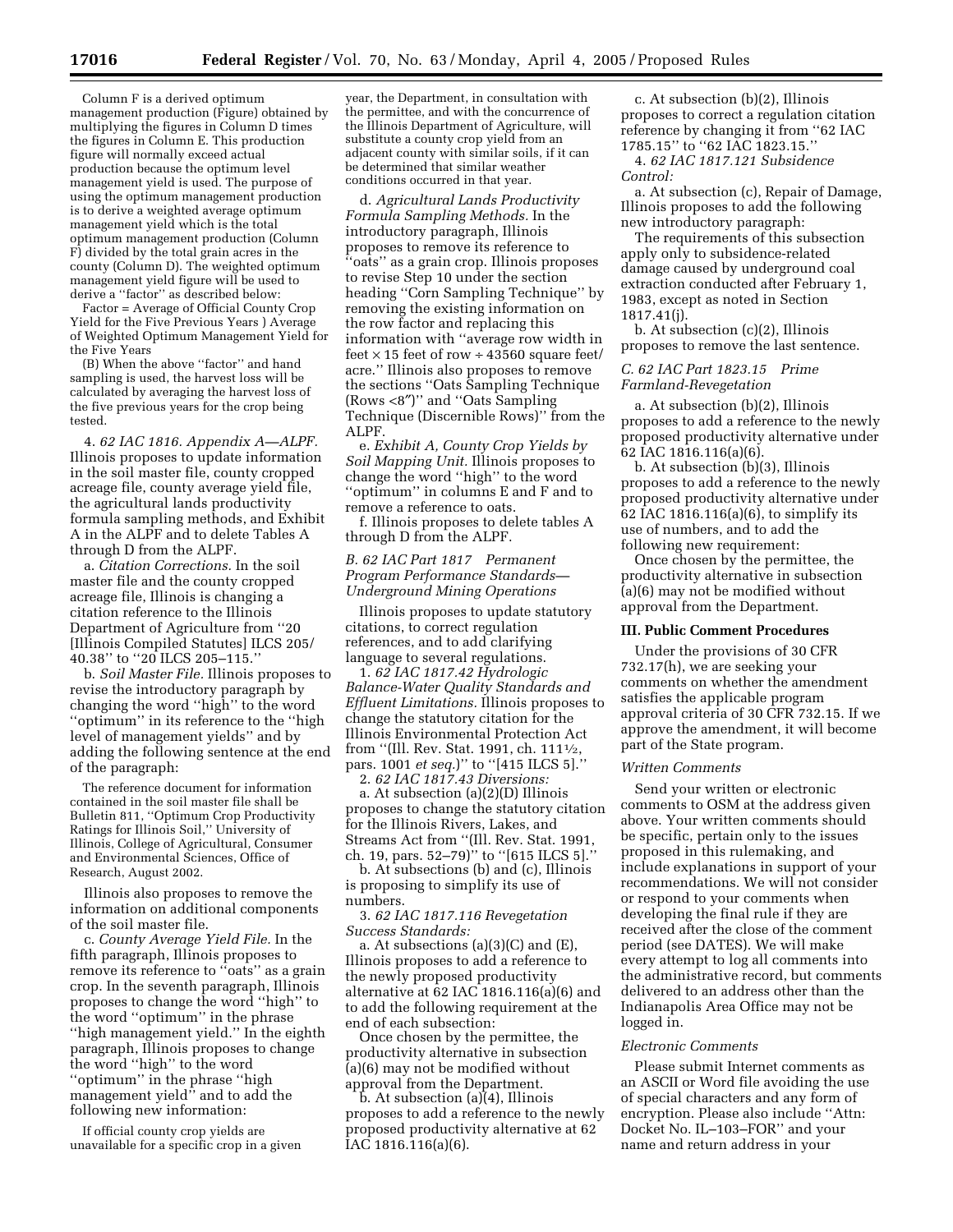Internet message. If you do not receive a confirmation that we have received your Internet message, contact the Indianapolis Area Office at (317) 226– 6700.

### *Availability of Comments*

We will make comments, including names and addresses of respondents, available for public review during normal business hours. We will not consider anonymous comments. If individual respondents request confidentiality, we will honor their request to the extent allowable by law. Individual respondents who wish to withhold their name or address from public review, except for the city or town, must state this prominently at the beginning of their comments. We will make all submissions from organizations or businesses, and from individuals identifying themselves as representatives or officials of organizations or businesses, available for public review in their entirety.

#### *Public Hearing*

If you wish to speak at the public hearing, contact the person listed under **FOR FURTHER INFORMATION CONTACT** by 4 p.m., e.s.t. on April 19, 2005. If you are disabled and need special accommodations to attend a public hearing, contact the person listed under **FOR FURTHER INFORMATION CONTACT**. We will arrange the location and time of the hearing with those persons requesting the hearing. If no one requests an opportunity to speak, we will not hold a hearing.

To assist the transcriber and ensure an accurate record, we request, if possible, that each person who speaks at the public hearing provide us with a written copy of his or her comments. The public hearing will continue on the specified date until everyone scheduled to speak has been given an opportunity to be heard. If you are in the audience and have not been scheduled to speak and wish to do so, you will be allowed to speak after those who have been scheduled. We will end the hearing after everyone scheduled to speak and others present in the audience who wish to speak, have been heard.

### *Public Meeting*

If only one person requests an opportunity to speak, we may hold a public meeting rather than a public hearing. If you wish to meet with us to discuss the amendment, please request a meeting by contacting the person listed under **FOR FURTHER INFORMATION CONTACT**. All such meetings are open to the public and, if possible, we will post notices of meetings at the locations

listed under **ADDRESSES**. We will make a written summary of each meeting a part of the administrative record.

#### **IV. Procedural Determinations**

#### *Executive Order 12630—Takings*

This rule does not have takings implications. This determination is based on the analysis performed for the counterpart Federal regulation.

# *Executive Order 12866—Regulatory Planning and Review*

This rule is exempted from review by the Office of Management and Budget (OMB) under Executive Order 12866.

### *Executive Order 12988—Civil Justice Reform*

The Department of the Interior has conducted the reviews required by section 3 of Executive Order 12988 and has determined that this rule meets the applicable standards of subsections (a) and (b) of that section. However, these standards are not applicable to the actual language of State regulatory programs and program amendments because each program is drafted and promulgated by a specific State, not by OSM. Under sections 503 and 505 of SMCRA (30 U.S.C. 1253 and 1255) and the Federal regulations at 30 CFR 730.11, 732.15, and 732.17(h)(10), decisions on proposed State regulatory programs and program amendments submitted by the States must be based solely on a determination of whether the submittal is consistent with SMCRA and its implementing Federal regulations and whether the other requirements of 30 CFR parts 730, 731, and 732 have been met.

#### *Executive Order 13132—Federalism*

This rule does not have Federalism implications. SMCRA delineates the roles of the Federal and State governments with regard to the regulation of surface coal mining and reclamation operations. One of the purposes of SMCRA is to ''establish a nationwide program to protect society and the environment from the adverse effects of surface coal mining operations.'' Section 503(a)(1) of SMCRA requires that State laws regulating surface coal mining and reclamation operations be ''in accordance with'' the requirements of SMCRA, and section 503(a)(7) requires that State programs contain rules and regulations ''consistent with'' regulations issued by the Secretary pursuant to SMCRA.

### *Executive Order 13175—Consultation and Coordination With Indian Tribal Governments*

In accordance with Executive Order 13175, we have evaluated the potential effects of this rule on Federallyrecognized Indian tribes and have determined that the rule does not have substantial direct effects on one or more Indian tribes, on the relationship between the Federal Government and Indian tribes, or on the distribution of power and responsibilities between the Federal Government and Indian tribes. This determination is based on the fact that the Illinois program does not regulate coal exploration and surface coal mining and reclamation operations on Indian lands. Therefore, the Illinois program has no effect on Federallyrecognized Indian tribes.

## *Executive Order 13211—Regulations That Significantly Affect The Supply, Distribution, or Use of Energy*

On May 18, 2001, the President issued Executive Order 13211 which requires agencies to prepare a Statement of Energy Effects for a rule that is (1) considered significant under Executive Order 12866, and (2) likely to have a significant adverse effect on the supply, distribution, or use of energy. Because this rule is exempt from review under Executive Order 12866 and is not expected to have a significant adverse effect on the supply, distribution, or use of energy, a Statement of Energy Effects is not required.

### *National Environmental Policy Act*

This rule does not require an environmental impact statement because section 702(d) of SMCRA (30 U.S.C. 1292(d)) provides that agency decisions on proposed State regulatory program provisions do not constitute major Federal actions within the meaning of section 102(2)(C) of the National Environmental Policy Act (42 U.S.C. 4332(2)(C)).

#### *Paperwork Reduction Act*

This rule does not contain information collection requirements that require approval by OMB under the Paperwork Reduction Act (44 U.S.C. 3507 *et seq.*).

#### *Regulatory Flexibility Act*

The Department of the Interior certifies that this rule will not have a significant economic impact on a substantial number of small entities under the Regulatory Flexibility Act (5 U.S.C. 601 *et seq.*). The State submittal, which is the subject of this rule, is based upon counterpart Federal regulations for which an economic analysis was